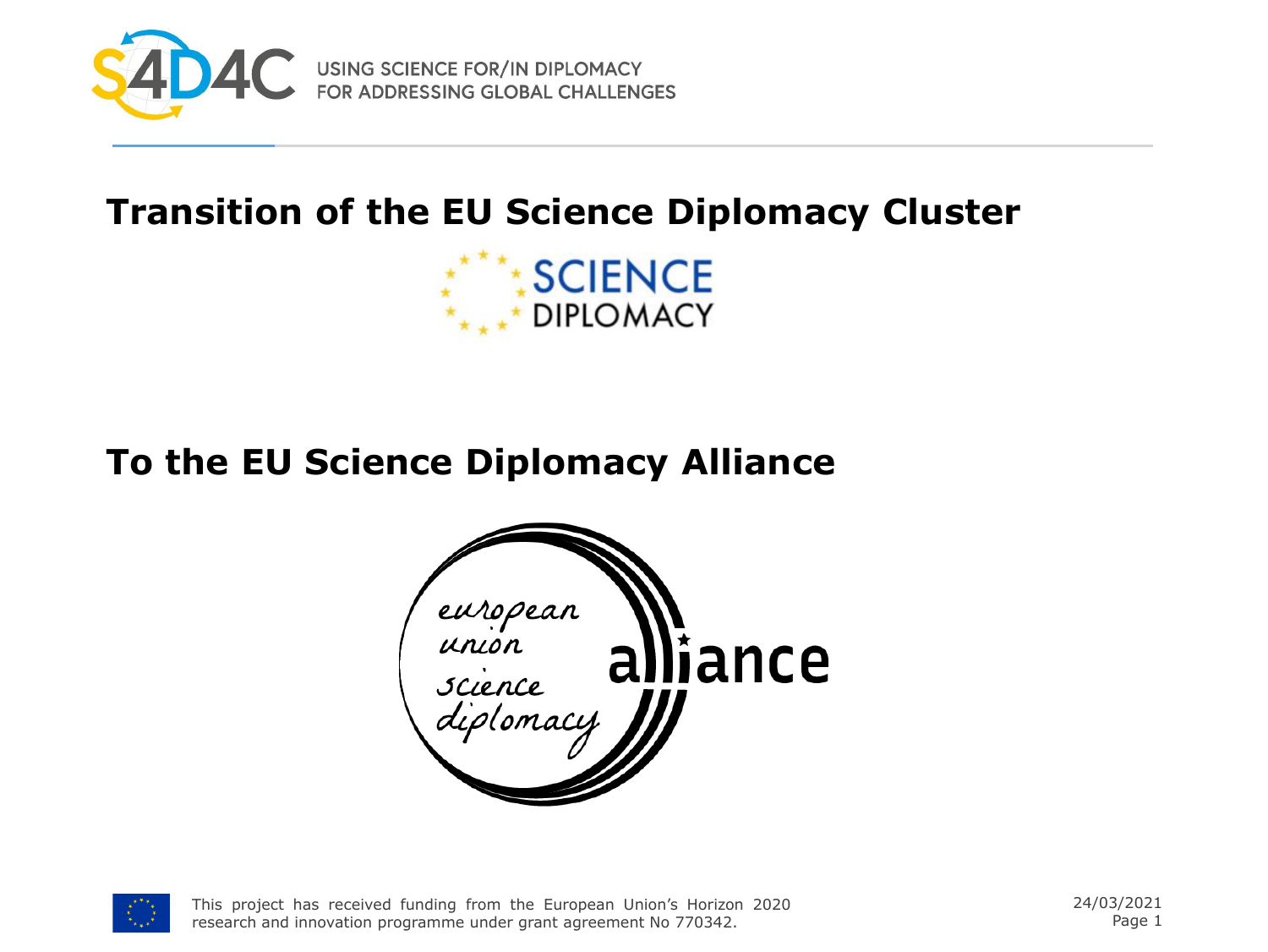

## **Objectives of the Alliance**

- •Encourage project collaboration
- •Support information exchange and awareness raising
- •Training, education and institutional capacity building
- •Promote and create knowledge exchange and interaction interfaces
- Connect and nurture a science, technology and innovation diplomacy community
- •Keep track of European Union Science Diplomacy activities
- •Advise science diplomacy stakeholders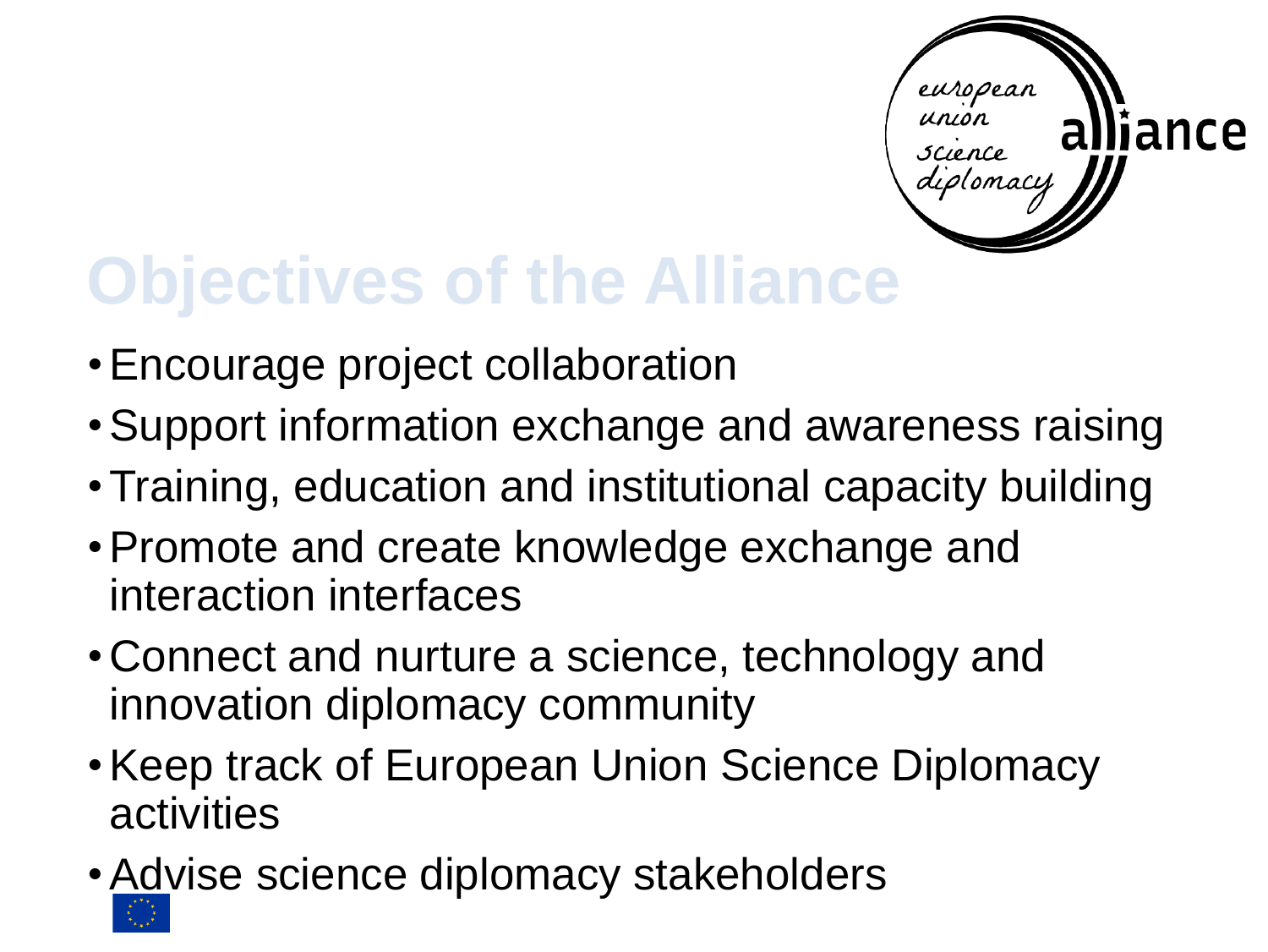

## **Some interesting basics**

- Members are legal entities based in the EU who "selfcommit" and mobilize the own resources, supporting each other in the achievement of the joint objectives as nonprofit activities.
- Nucleus is based on the three EU-funded science diplomacy projects, but open for new members
- Meetings will be convened twice a year for a coordination, organized by a rotating chair (6-months intervals), a "trio of chairs" is designated to support decision making and drawing up of a workplan
- The chair will always be reachable via **contact@science**diplomacy.eu
- All costs of the Alliance will be covered by voluntary contributions as available.

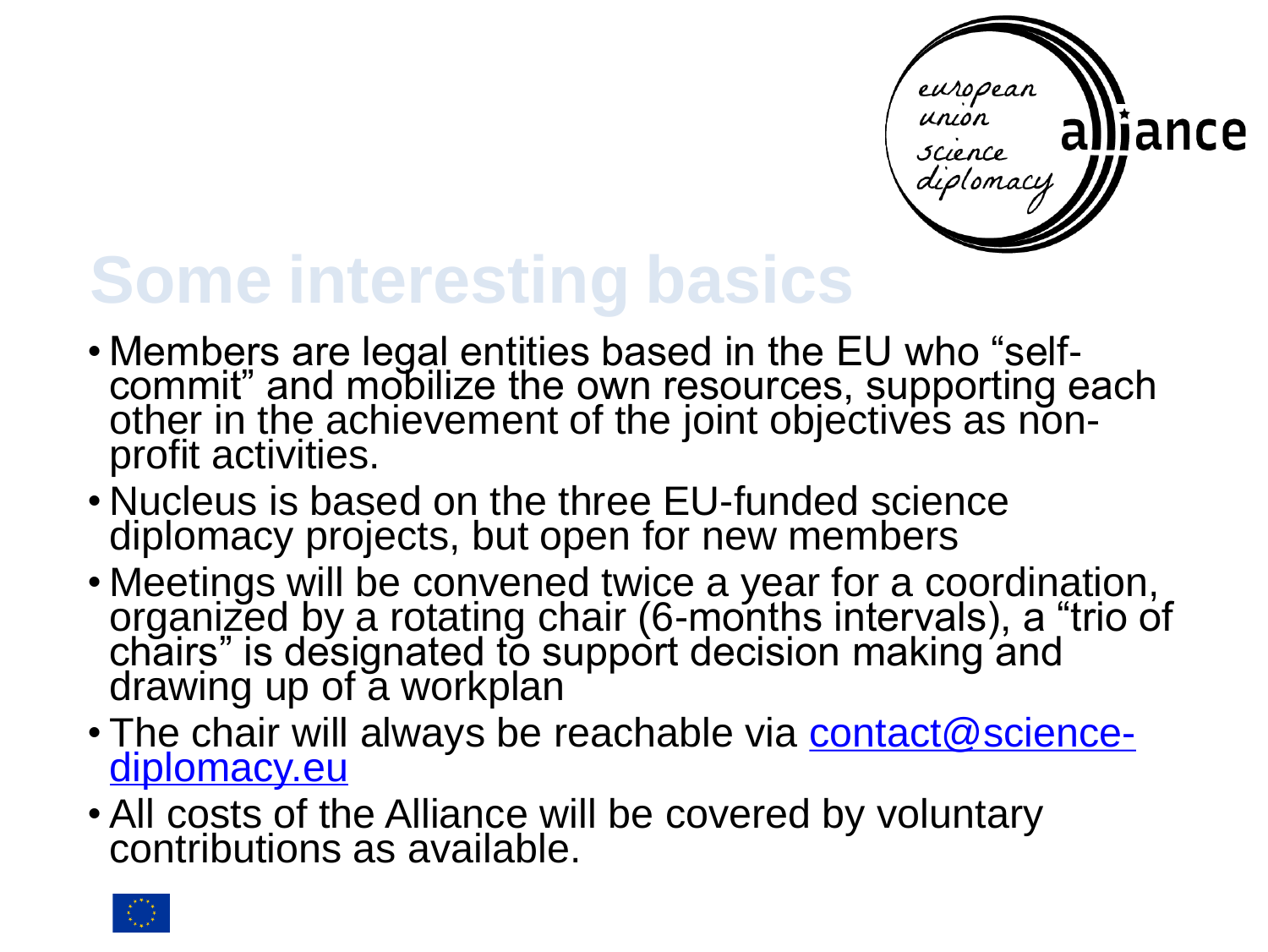

#### **Founding members**





**FACULTY** OF SOCIAL SCIENCES **Charles University** 

EAD

**EUROPEAN** 

**ACADEMY OF** DIPLOMACY





















**UNIVERSITÀ DEGLI STUDI** DI PADOVA



SciDip GL@BAL by Marga Gual Soler, PhD









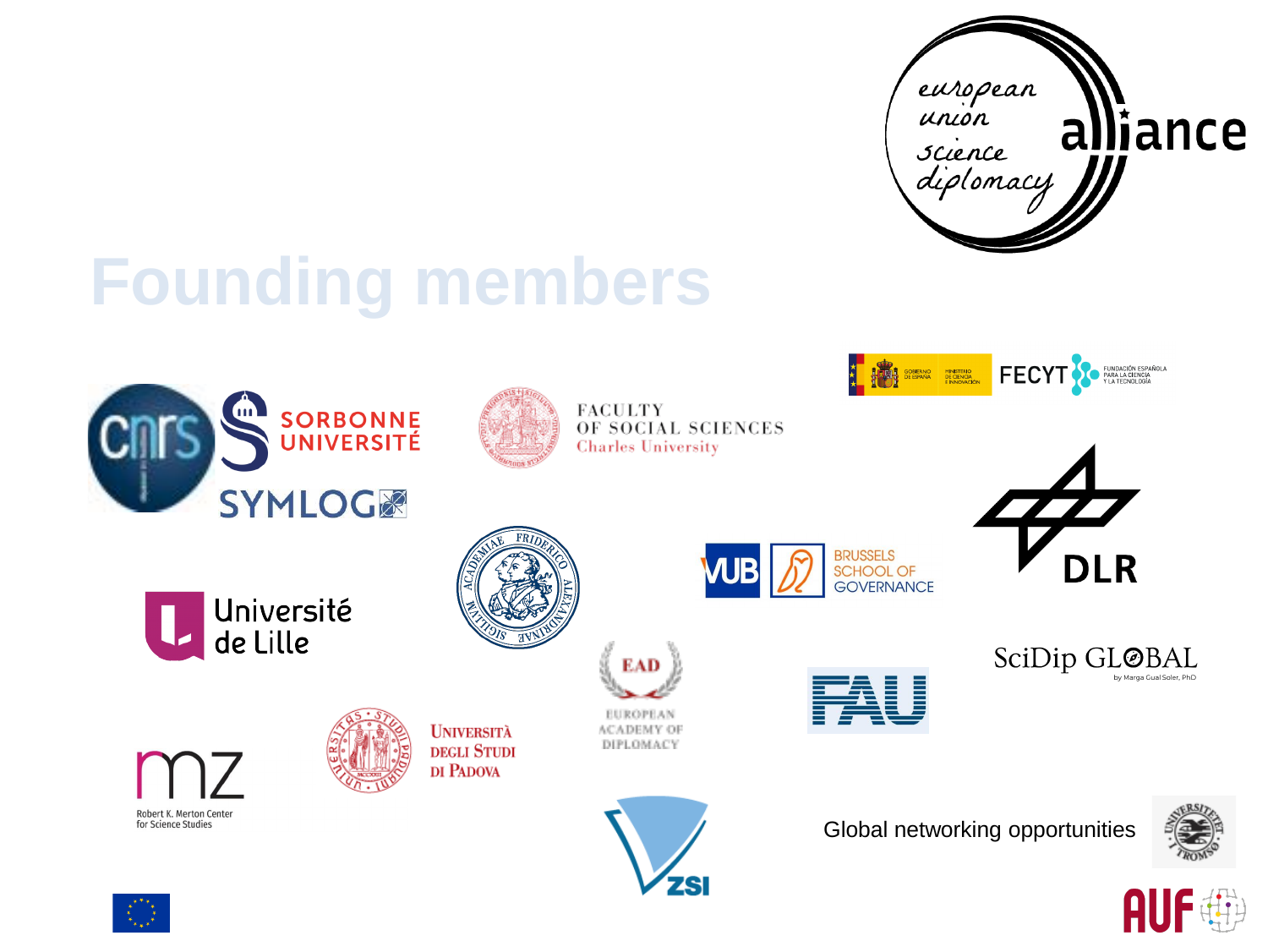

# **Your opportunities**

- Stay informed via [www.science-diplomacy.eu](http://www.science-diplomacy.eu/) (sustainability of the projects + information point for the new EU SD Alliance)
- Get in touch via [contact@science-diplomacy.eu](mailto:contact@science-diplomacy.eu)
- Organisations (legal entities!) from the EU who want to join the network need to agree to support the objectives, commit to related activities, need to apply with their organizational profile, the motivation to join, a responsible contact person and suggestions for selfcommitments.
- Applications / Nominations will be reviewed at each meeting (i.e. twice per year).